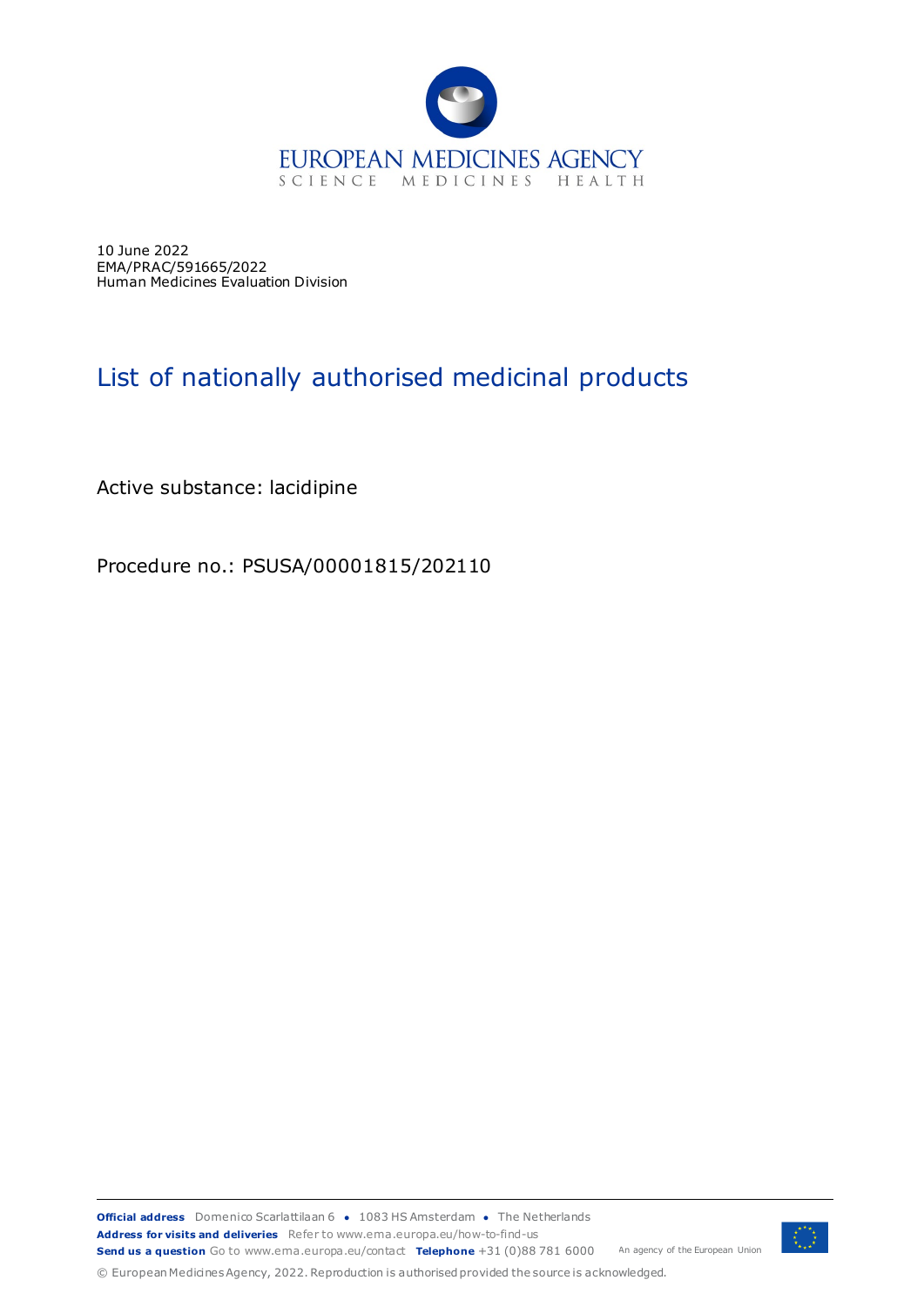| <b>Product Name (in</b><br>authorisation country)   | MRP/DCP<br><b>Authorisation number</b> | <b>National Authorisation Number</b> | MAH of product in the<br>member state                     | <b>Member State where</b><br>product is authorised |
|-----------------------------------------------------|----------------------------------------|--------------------------------------|-----------------------------------------------------------|----------------------------------------------------|
| Prelum 2 mg plėvele<br>dengtos tabletės             | NL/H/2992/001                          | LT/1/15/3741/001                     | RIVOPHARM LTD                                             | LT                                                 |
| Prelum 2 mg plėvele<br>dengtos tabletės             | NL/H/2992/001                          | LT/1/15/3741/002                     | <b>RIVOPHARM LTD</b>                                      | LT.                                                |
| Prelum 2 mg plėvele<br>dengtos tabletės             | NL/H/2992/001                          | LT/1/15/3741/003                     | RIVOPHARM LTD                                             | <b>LT</b>                                          |
| Lacipil                                             | not available                          | 2017602                              | <b>GLAXOSMITHKLINE SINGLE</b><br>MEMBER A.E.B.E.          | <b>GR</b>                                          |
| Lacipil 4 mg plevele<br>dengtos tabletes            | not available                          | LT/1/95/0724/001                     | <b>GLAXOSMITHKLINE TRADING</b><br><b>SERVICES LIMITED</b> | LT.                                                |
| Lacipil 6 mg plevele<br>dengtos tabletes            | not available                          | LT/1/95/0724/003                     | <b>GLAXOSMITHKLINE TRADING</b><br><b>SERVICES LIMITED</b> | LT.                                                |
| Lacipil 4 mg plėvele<br>dengtos tabletės            | not available                          | LT/1/95/0724/002                     | <b>GLAXOSMITHKLINE TRADING</b><br><b>SERVICES LIMITED</b> | <b>LT</b>                                          |
| Lacipil 6 mg plėvele<br>dengtos tabletės            | not available                          | LT/1/95/0724/004                     | <b>GLAXOSMITHKLINE TRADING</b><br><b>SERVICES LIMITED</b> | <b>LT</b>                                          |
| Lacipil 4 mg comprimidos<br>revestidos por película | not available                          | 2146082                              | <b>GLAXO WELLCOME</b><br>FARMACÊUTICA, LDA                | PT                                                 |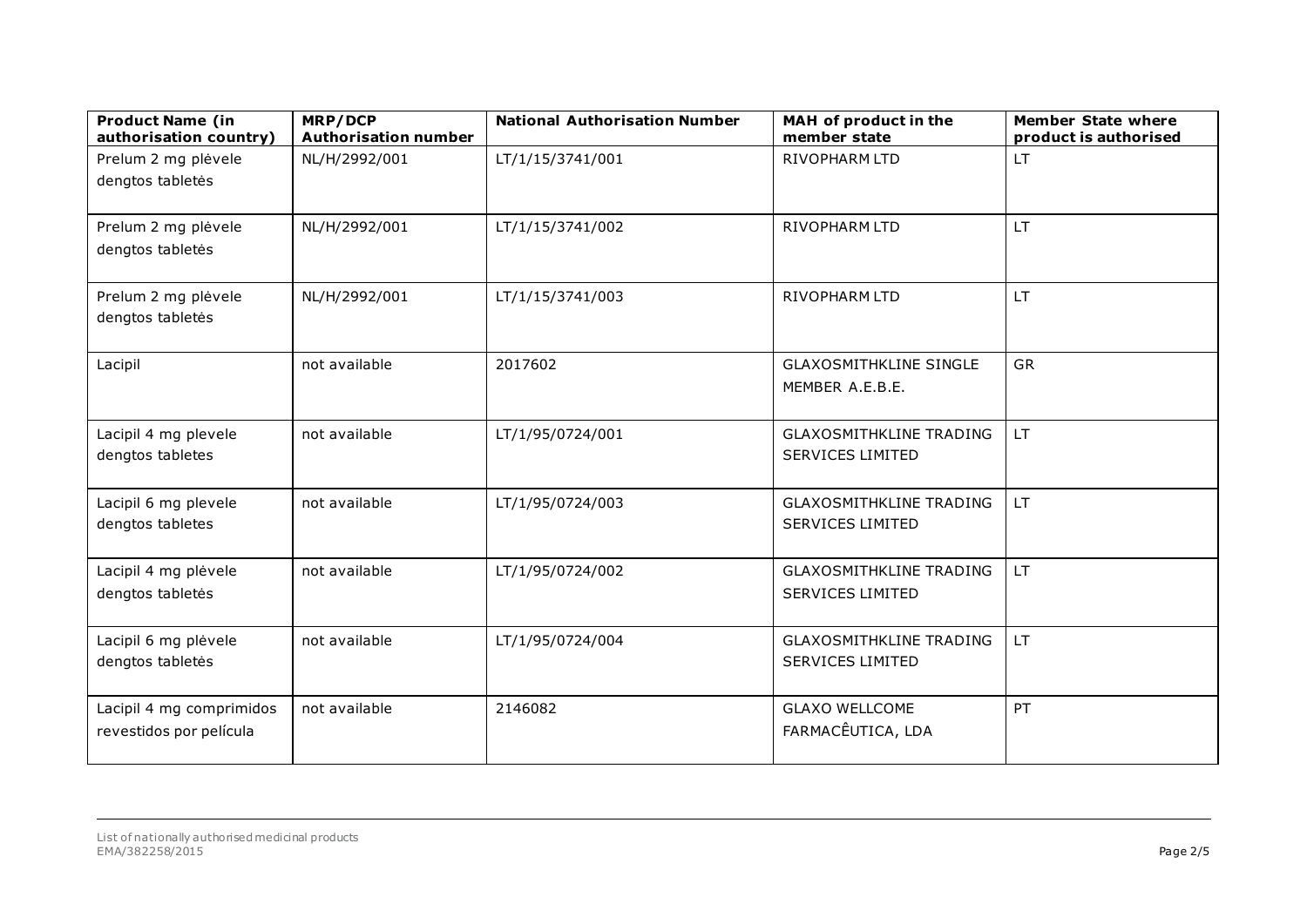| <b>Product Name (in</b><br>authorisation country)   | MRP/DCP<br><b>Authorisation number</b> | <b>National Authorisation Number</b> | MAH of product in the<br>member state       | <b>Member State where</b><br>product is authorised |
|-----------------------------------------------------|----------------------------------------|--------------------------------------|---------------------------------------------|----------------------------------------------------|
| Lacipil 4 mg comprimidos<br>revestidos por película | not available                          | 2145886                              | <b>GLAXO WELLCOME</b><br>FARMACÊUTICA, LDA  | PT                                                 |
| VIAPRES 6 mg compresse<br>rivestite con film        | not available                          | 027887049                            | EG S.P.A.                                   | IT                                                 |
| VIAPRES 6 mg compresse<br>rivestite con film        | not available                          | 027887052                            | EG S.P.A.                                   | IT                                                 |
| VIAPRES 6 mg compresse<br>rivestite con film        | not available                          | 027887064                            | EG S.P.A.                                   | IT                                                 |
| VIAPRES 4 mg compresse<br>rivestite con film        | not available                          | 027887076                            | EG S.P.A.                                   | IT                                                 |
| VIAPRES 4 mg compresse<br>rivestite con film        | not available                          | 027887025                            | EG S.P.A.                                   | IT                                                 |
| Lacipil 4 mg, comprimate<br>filmate                 | not available                          | 615/2008/03                          | <b>GLAXOSMITHKLINE</b><br>(IRELAND) LIMITED | <b>RO</b>                                          |
| Lacipil 4 mg, comprimate<br>filmate                 | not available                          | 615/2008/01                          | <b>GLAXOSMITHKLINE</b><br>(IRELAND) LIMITED | <b>RO</b>                                          |
| Lacipil 4 mg, comprimate<br>filmate                 | not available                          | 615/2008/02                          | GLAXOSMITHKLINE<br>(IRELAND) LIMITED        | <b>RO</b>                                          |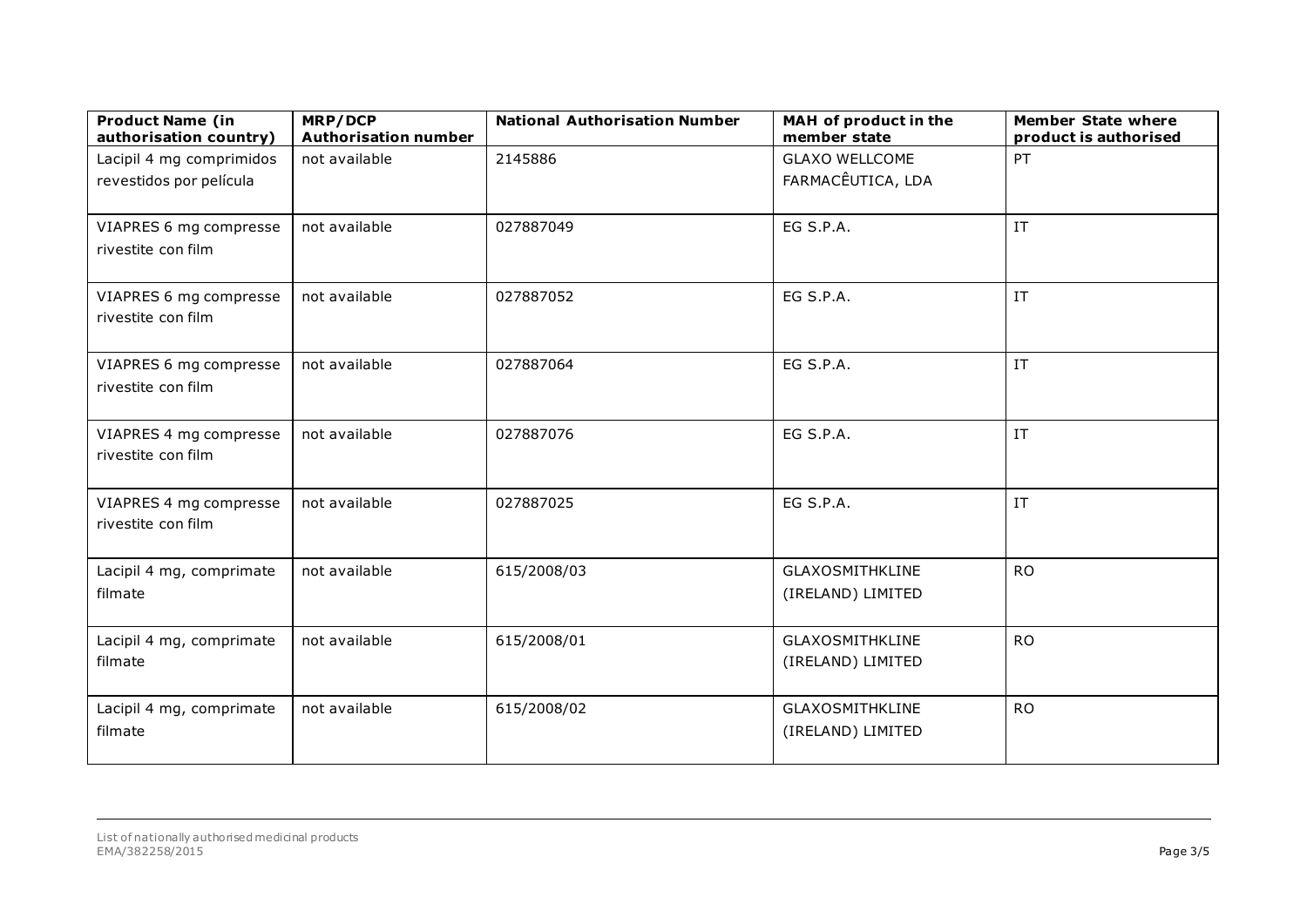| <b>Product Name (in</b><br>authorisation country) | MRP/DCP<br><b>Authorisation number</b> | <b>National Authorisation Number</b> | MAH of product in the<br>member state                     | <b>Member State where</b><br>product is authorised |
|---------------------------------------------------|----------------------------------------|--------------------------------------|-----------------------------------------------------------|----------------------------------------------------|
| Lacipil 6 mg filmom                               | not available                          | HR-H-365232222                       | <b>GLAXOSMITHKLINE TRADING</b>                            | HR                                                 |
| obložene tablete                                  |                                        |                                      | <b>SERVICES LIMITED</b>                                   |                                                    |
|                                                   |                                        |                                      |                                                           |                                                    |
| Lacipil 4 mg filmom                               | not available                          | HR-H-256476147                       | <b>GLAXOSMITHKLINE TRADING</b>                            | HR                                                 |
| obložene tablete                                  |                                        |                                      | <b>SERVICES LIMITED</b>                                   |                                                    |
|                                                   |                                        |                                      |                                                           |                                                    |
| LACIPIL 6 mg compresse<br>rivestite con film      | not available                          | 027830052                            | GLAXOSMITHKLINE S.P.A.                                    | IT                                                 |
|                                                   |                                        |                                      |                                                           |                                                    |
| LACIPIL 4 mg compresse                            | not available                          | 027830037                            | GLAXOSMITHKLINE S.P.A.                                    | IT                                                 |
| rivestite con film                                |                                        |                                      |                                                           |                                                    |
|                                                   |                                        |                                      |                                                           |                                                    |
| LACIPIL 4 mg apvalkotas                           | not available                          | 99-0780                              | <b>GLAXOSMITHKLINE TRADING</b>                            | LV                                                 |
| tabletes                                          |                                        |                                      | <b>SERVICES LIMITED</b>                                   |                                                    |
|                                                   |                                        |                                      |                                                           |                                                    |
| LACIPIL 6 mg apvalkotās<br>tabletes               | not available                          | 03-0414                              | <b>GLAXOSMITHKLINE TRADING</b><br><b>SERVICES LIMITED</b> | LV                                                 |
|                                                   |                                        |                                      |                                                           |                                                    |
| LACIREX 4 mg compresse                            | not available                          | 027831039                            | LABORATORI GUIDOTTI                                       | IT                                                 |
| rivestite con film                                |                                        |                                      | S.P.A.                                                    |                                                    |
|                                                   |                                        |                                      |                                                           |                                                    |
| LACIREX 6 mg compresse                            | not available                          | 027831041                            | LABORATORI GUIDOTTI                                       | IT                                                 |
| rivestite con film                                |                                        |                                      | S.P.A.                                                    |                                                    |
|                                                   |                                        | 027831054                            | LABORATORI GUIDOTTI                                       | <b>IT</b>                                          |
| LACIREX 6 mg compresse<br>rivestite con film      | not available                          |                                      | S.P.A.                                                    |                                                    |
|                                                   |                                        |                                      |                                                           |                                                    |
|                                                   |                                        |                                      |                                                           |                                                    |